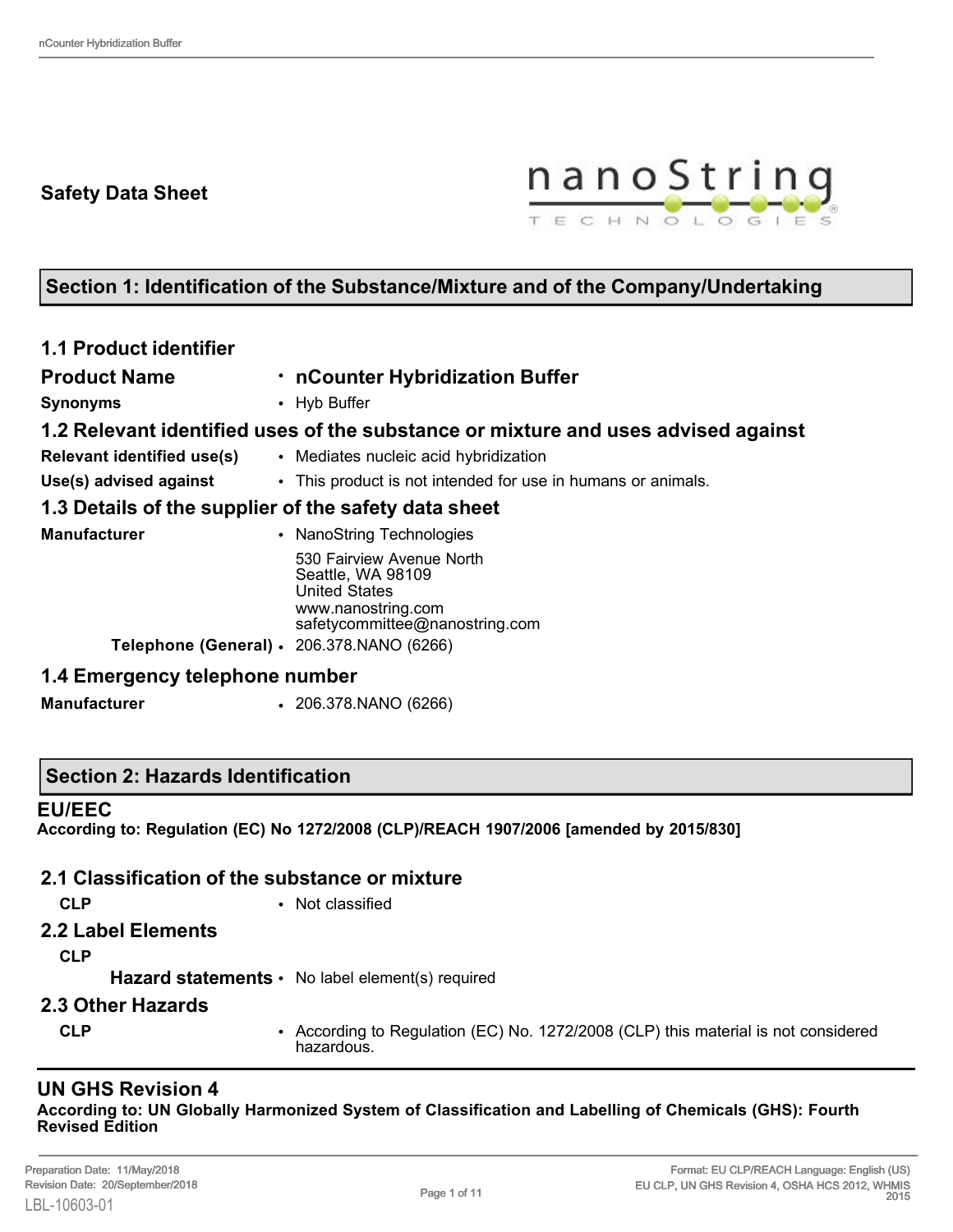| 2.1 Classification of the substance or mixture |                                                                                                                                             |  |  |  |
|------------------------------------------------|---------------------------------------------------------------------------------------------------------------------------------------------|--|--|--|
| <b>UN GHS</b><br>• Not classified              |                                                                                                                                             |  |  |  |
| 2.2 Label elements                             |                                                                                                                                             |  |  |  |
| <b>UN GHS</b>                                  |                                                                                                                                             |  |  |  |
|                                                | Hazard statements · No label element(s) required                                                                                            |  |  |  |
| <b>Precautionary statements</b>                |                                                                                                                                             |  |  |  |
| 2.3 Other hazards                              |                                                                                                                                             |  |  |  |
| <b>UN GHS</b>                                  | • According to the Globally Harmonized System for Classification and Labeling (GHS)                                                         |  |  |  |
|                                                | this product is not considered hazardous                                                                                                    |  |  |  |
| <b>United States (US)</b>                      |                                                                                                                                             |  |  |  |
| According to: OSHA 29 CFR 1910.1200 HCS        |                                                                                                                                             |  |  |  |
| 2.1 Classification of the substance or mixture |                                                                                                                                             |  |  |  |
| <b>OSHA HCS 2012</b>                           | • Not classified                                                                                                                            |  |  |  |
| 2.2 Label elements                             |                                                                                                                                             |  |  |  |
| <b>OSHA HCS 2012</b>                           |                                                                                                                                             |  |  |  |
|                                                | <b>Hazard statements <math>\cdot</math></b> No label element(s) required                                                                    |  |  |  |
| 2.3 Other hazards                              |                                                                                                                                             |  |  |  |
| <b>OSHA HCS 2012</b>                           | • This product is not considered hazardous under the U.S. OSHA 29 CFR 1910.1200<br><b>Hazard Communication Standard</b>                     |  |  |  |
| Canada<br><b>According to: WHMIS 2015</b>      |                                                                                                                                             |  |  |  |
| 2.1 Classification of the substance or mixture |                                                                                                                                             |  |  |  |
| <b>WHMIS 2015</b>                              | • Not classified                                                                                                                            |  |  |  |
| 2.2 Label elements                             |                                                                                                                                             |  |  |  |
| <b>WHMIS 2015</b>                              |                                                                                                                                             |  |  |  |
|                                                | <b>Hazard statements •</b> No label element(s) required                                                                                     |  |  |  |
| <b>Precautionary statements</b>                |                                                                                                                                             |  |  |  |
| 2.3 Other hazards                              |                                                                                                                                             |  |  |  |
| <b>WHMIS 2015</b>                              | • In Canada, the product mentioned above is not considered hazardous under the<br>Workplace Hazardous Materials Information System (WHMIS). |  |  |  |

# **Section 3 - Composition/Information on Ingredients**

### **3.1 Substances**

• Material does not meet the criteria of a substance.

### **3.2 Mixtures**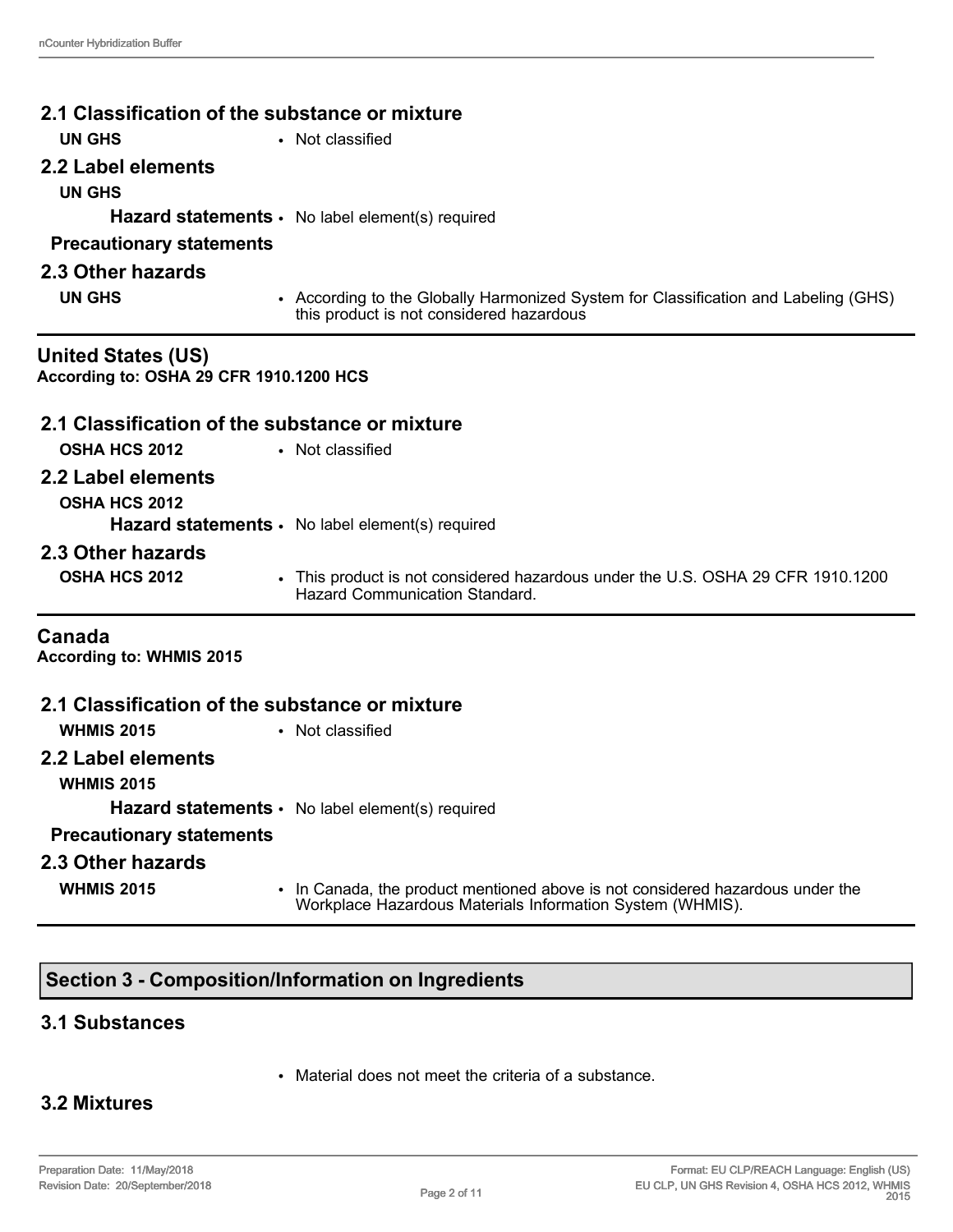| <b>Composition</b>      |                                                                          |                                                               |                                          |                                                                                                                                                                                    |                 |  |
|-------------------------|--------------------------------------------------------------------------|---------------------------------------------------------------|------------------------------------------|------------------------------------------------------------------------------------------------------------------------------------------------------------------------------------|-----------------|--|
| Chemical<br><b>Name</b> | <b>Identifiers</b>                                                       | $\frac{0}{0}$                                                 | <b>LD50/LC50</b>                         | <b>Classifications According to</b><br><b>Regulation/Directive</b>                                                                                                                 | <b>Comments</b> |  |
| Component<br>A          | CAS:10049-21-5                                                           | 15% TO<br>20%                                                 | <b>NDA</b>                               | <b>EU CLP: Not Classified</b><br><b>UN GHS Revision 4: Not Classified</b><br><b>OSHA HCS 2012: Not Classified</b><br><b>WHMIS 2015: Not Classified</b>                             | <b>NDA</b>      |  |
| Component<br>B          | CAS:60-00-4<br><b>EU Index:607-429-</b><br>$00 - 8$<br>EINECS: 200-449-4 | 1% TO<br>2%                                                   | <b>NDA</b>                               | EU CLP: Annex VI, Table 3.1: Eye Irrit. 2,<br>H319<br><b>UN GHS Revision 4: Eye Irrit. 2; Aquatic</b><br>Acute 3<br><b>OSHA HCS 2012: Eye Irrit. 2</b><br>WHMIS 2015: Eye Irrit. 2 | <b>NDA</b>      |  |
| Component<br>C          | CAS:7647-14-5<br>EC Number:231-<br>598-3                                 | $0.3\%$ TO<br>Ingestion/Oral-Rat LD50 .<br>0.5%<br>3000 mg/kg |                                          | <b>EU CLP:</b> Eye Irrit. 2, H319<br><b>UN GHS Revision 4: Acute Tox. 5 (Orl);</b><br>Eye Irrit. 2; Skin Irrit. 3<br>OSHA HCS 2012: Eye Irrit. 2<br>WHMIS 2015: Eye Irrit. 2       | <b>NDA</b>      |  |
| Component<br>D          | CAS:9005-64-5<br>EC Number:500-<br>$018-3$                               | $0.1\%$ TO<br>0.2%                                            | Ingestion/Oral-Rat LD50 .<br>36700 µL/kg | <b>EU CLP: Not Classified</b><br><b>UN GHS Revision 4: Skin Irrit. 3</b><br><b>OSHA HCS 2012: Not Classified</b><br><b>WHMIS 2015: Not Classified</b>                              | <b>NDA</b>      |  |

|  |  | See Section 16 for full text of H-statements. |
|--|--|-----------------------------------------------|
|  |  |                                               |

### **Section 4 - First Aid Measures**

# **4.1 Description of first aid measures**

| <b>Inhalation</b>         | • Move victim to fresh air. Administer oxygen if breathing is difficult. Give artificial<br>respiration if victim is not breathing.                                                                                          |
|---------------------------|------------------------------------------------------------------------------------------------------------------------------------------------------------------------------------------------------------------------------|
| <b>Skin</b>               | • In case of contact with substance, immediately flush skin with running water for at<br>least 20 minutes.                                                                                                                   |
| Eye                       | • In case of contact with substance, immediately flush eyes with running water for at<br>least 20 minutes.                                                                                                                   |
| Ingestion                 | • If swallowed, rinse mouth with water (only if the person is conscious) If large quantities<br>are swallowed, call a physician immediately.                                                                                 |
|                           | 4.2 Most important symptoms and effects, both acute and delayed                                                                                                                                                              |
|                           | • Refer to Section 11 - Toxicological Information.                                                                                                                                                                           |
|                           | 4.3 Indication of any immediate medical attention and special treatment needed                                                                                                                                               |
| <b>Notes to Physician</b> | • All treatments should be based on observed signs and symptoms of distress in the<br>patient. Consideration should be given to the possibility that overexposure to materials<br>other than this product may have occurred. |

# **Section 5 - Firefighting Measures**

### **5.1 Extinguishing media**

|                                   | Suitable Extinguishing Media • LARGE FIRE: Water spray, fog or regular foam.<br>SMALL FIRES: Dry chemical, CO2, water spray or regular foam. |
|-----------------------------------|----------------------------------------------------------------------------------------------------------------------------------------------|
| Unsuitable Extinguishing<br>Media | • No data available.                                                                                                                         |
|                                   |                                                                                                                                              |

# **5.2 Special hazards arising from the substance or mixture**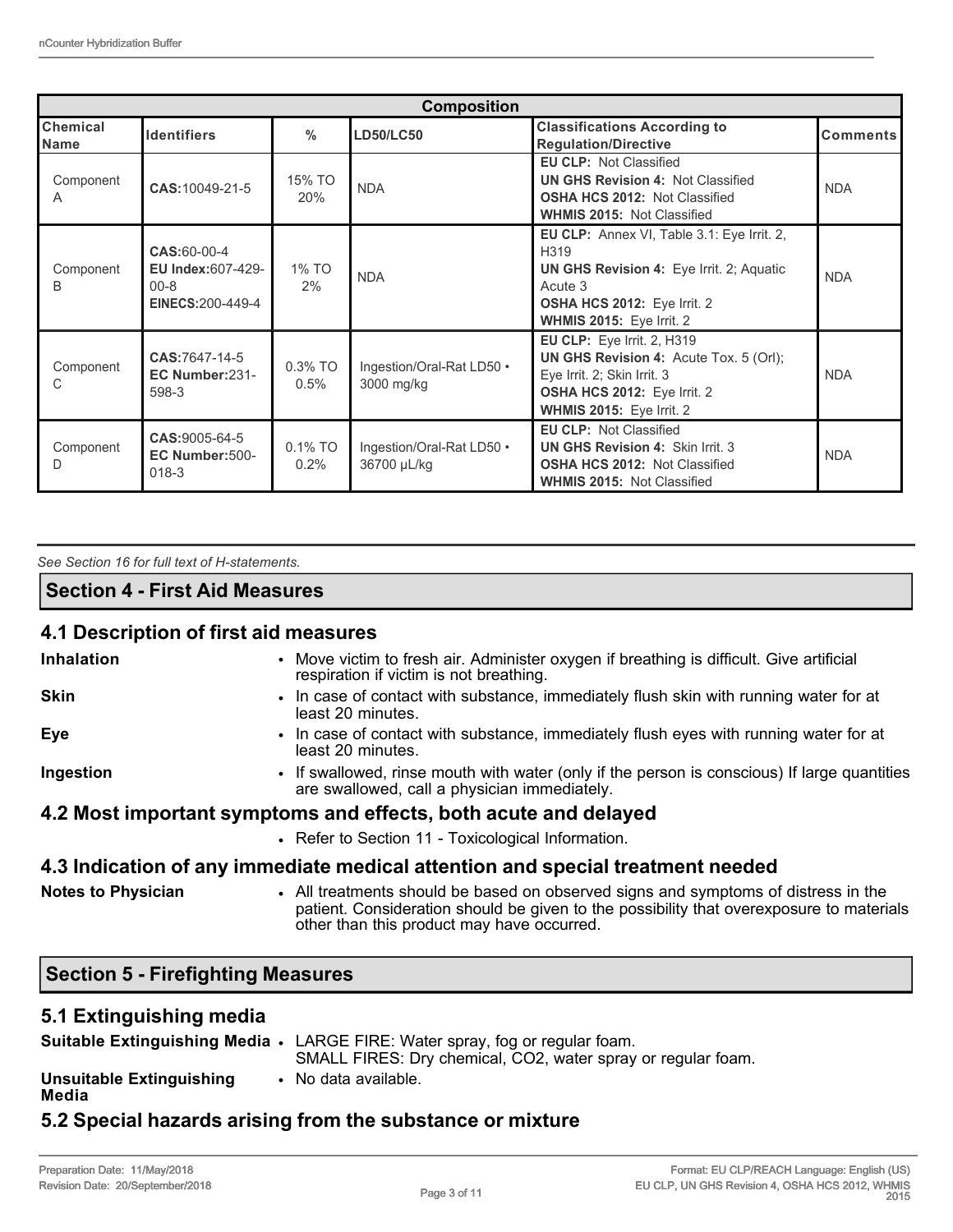| <b>Unusual Fire and Explosion</b><br>Hazards | • Some may burn but none ignite readily.                                                                                                                                                                                                                                                                                                                                                                                                                                                   |
|----------------------------------------------|--------------------------------------------------------------------------------------------------------------------------------------------------------------------------------------------------------------------------------------------------------------------------------------------------------------------------------------------------------------------------------------------------------------------------------------------------------------------------------------------|
| <b>Hazardous Combustion</b><br>Products      | • No data available.                                                                                                                                                                                                                                                                                                                                                                                                                                                                       |
| 5.3 Advice for firefighters                  |                                                                                                                                                                                                                                                                                                                                                                                                                                                                                            |
|                                              | • Move containers from fire area if you can do it without risk.<br>Wear positive pressure self-contained breathing apparatus (SCBA).<br>Structural firefighters' protective clothing provides limited protection in fire situations<br>ONLY; it is not effective in spill situations where direct contact with the substance is<br>possible.<br>Wear chemical protective clothing that is specifically recommended by the<br>manufacturer. It may provide little or no thermal protection. |

### **Section 6 - Accidental Release Measures**

#### **6.1 Personal precautions, protective equipment and emergency procedures**

| <b>Personal Precautions</b> | Ventilate enclosed areas. Do not walk through spilled material. Use appropriate |
|-----------------------------|---------------------------------------------------------------------------------|
|                             | Personal Protective Equipment (PPE)                                             |

**Emergency Procedures** • Keep unauthorized personnel away. Stay upwind.

#### **6.2 Environmental precautions**

• Avoid run off to waterways and sewers.

#### **6.3 Methods and material for containment and cleaning up**

| Containment/Clean-up | Stop leak if you can do it without risk.                                        |
|----------------------|---------------------------------------------------------------------------------|
| <b>Measures</b>      | SMALL SPILLS: Take up with sand or other non-combustible absorbent material and |
|                      | place into containers for later disposal.                                       |
|                      | LARGE SPILLS: Dike far ahead of liquid spill for later disposal.                |

### **6.4 Reference to other sections**

• Refer to Section 8 - Exposure Controls/Personal Protection and Section 13 - Disposal Considerations.

### **Section 7 - Handling and Storage**

### **7.1 Precautions for safe handling**

- 
- **Handling** Handle in accordance with good industrial hygiene and safety practice. Wear recommended Personal Protective Equipment when handling.

#### **7.2 Conditions for safe storage, including any incompatibilities**

- **Storage** Keep container tightly closed and store at recommended temperature. **7.3 Specific end use(s)**
	- Refer to Section 1.2 Relevant identified uses.

## **Section 8 - Exposure Controls/Personal Protection**

#### **8.1 Control parameters**

**Exposure Limits/Guidelines** • No applicable exposure limits available for product or components.

| 8.2 Exposure controls                          |                                                                                                                                                                                                                                                                                                                                                                         |
|------------------------------------------------|-------------------------------------------------------------------------------------------------------------------------------------------------------------------------------------------------------------------------------------------------------------------------------------------------------------------------------------------------------------------------|
| <b>Engineering</b><br><b>Measures/Controls</b> | • Good general ventilation should be used. Ventilation rates should be matched to<br>conditions. If applicable, use process enclosures, local exhaust ventilation, or other<br>engineering controls to maintain airborne levels below recommended exposure limits.<br>If exposure limits have not been established, maintain airborne levels to an acceptable<br>level. |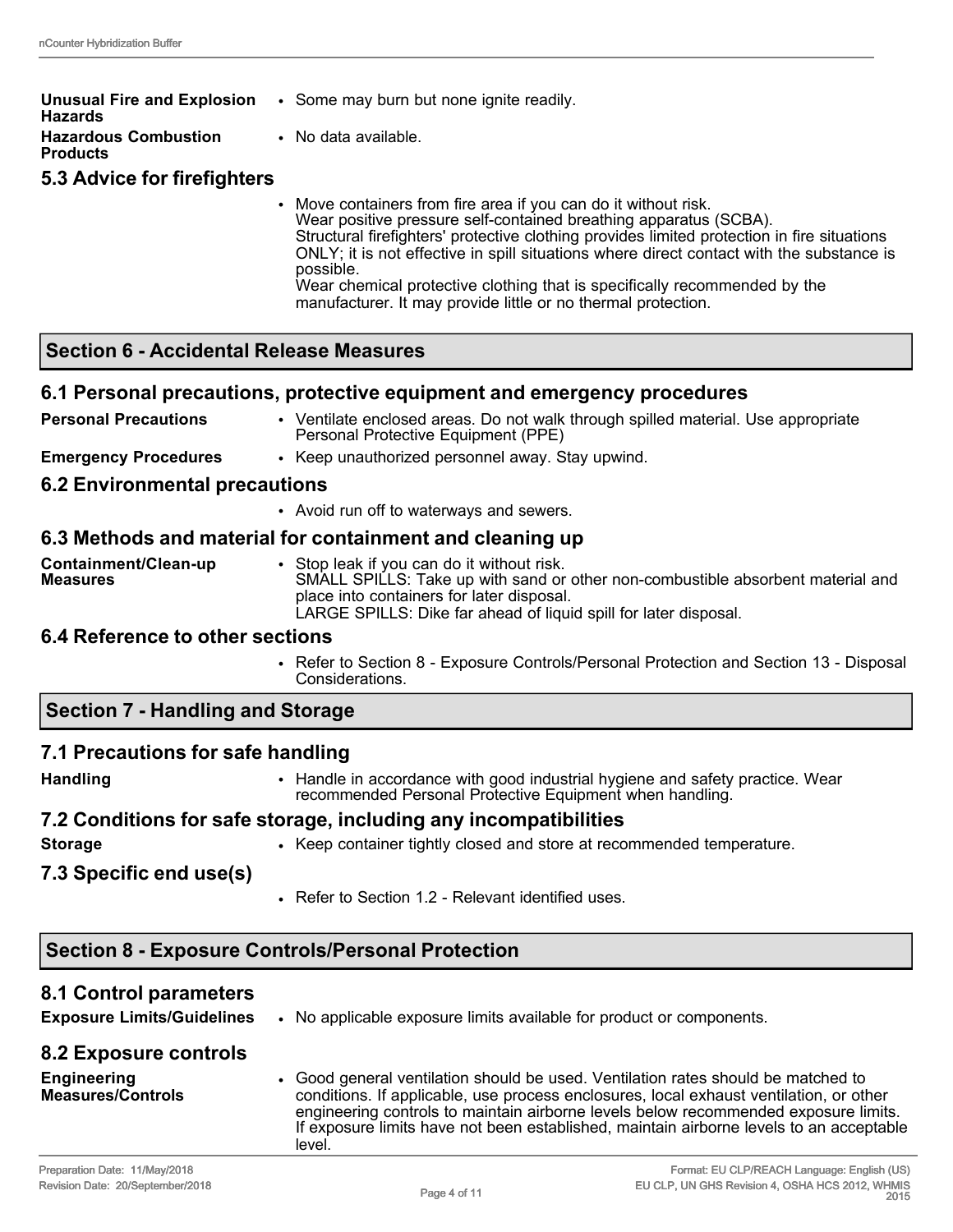| <b>Personal Protective Equipment</b>             |                                                                             |
|--------------------------------------------------|-----------------------------------------------------------------------------|
| <b>Respiratory</b>                               | • In case of insufficient ventilation, wear suitable respiratory equipment. |
| Eye/Face                                         | • Wear protective eyewear (goggles, face shield, or safety glasses).        |
| <b>Skin/Body</b>                                 | • No protective clothing expected to be needed.                             |
| <b>Environmental Exposure</b><br><b>Controls</b> | • Follow best practice for site management and disposal of waste.           |

# **Section 9 - Physical and Chemical Properties**

# **9.1 Information on Basic Physical and Chemical Properties**

| <b>Material Description</b>                      |              |                              |                            |
|--------------------------------------------------|--------------|------------------------------|----------------------------|
| <b>Physical Form</b>                             | Liquid       | Appearance/Description       | Clear liquid with no odor. |
| Color                                            | Clear        | Odor                         | <b>Odorless</b>            |
| <b>Odor Threshold</b>                            | Data lacking |                              |                            |
| <b>General Properties</b>                        |              |                              |                            |
| <b>Boiling Point</b>                             | Data lacking | Melting Point/Freezing Point | Data lacking               |
| Decomposition Temperature                        | Data lacking | pH                           | 7.4 to 7.5                 |
| Specific Gravity/Relative Density                | Data lacking | <b>Water Solubility</b>      | Soluble 100 %              |
| Viscosity                                        | Data lacking | <b>Explosive Properties</b>  | Data lacking               |
| <b>Oxidizing Properties:</b>                     | Data lacking |                              |                            |
| <b>Volatility</b>                                |              |                              |                            |
| Vapor Pressure                                   | Data lacking | <b>Vapor Density</b>         | Data lacking               |
| <b>Evaporation Rate</b>                          | Data lacking |                              |                            |
| Flammability                                     |              |                              |                            |
| <b>Flash Point</b>                               | Data lacking | UEL                          | Data lacking               |
| LEL                                              | Data lacking | Autoignition                 | Data lacking               |
| Flammability (solid, gas)                        | Data lacking |                              |                            |
| <b>Environmental</b>                             |              |                              |                            |
| Octanol/Water Partition coefficient Data lacking |              |                              |                            |

# **9.2 Other Information**

• No additional physical and chemical parameters noted.

| Preparation Date: 11/May/2018    |  |
|----------------------------------|--|
| Revision Date: 20/September/2018 |  |

**10.6 Hazardous decomposition products**

# **Section 10: Stability and Reactivity**

# **10.1 Reactivity**

• No dangerous reaction known under conditions of normal use.

# **10.2 Chemical stability**

• Stable

# **10.3 Possibility of hazardous reactions**

• Hazardous polymerization will not occur.

# **10.4 Conditions to avoid**

• No data available.

# **10.5 Incompatible materials**

• Strong oxidizing agents.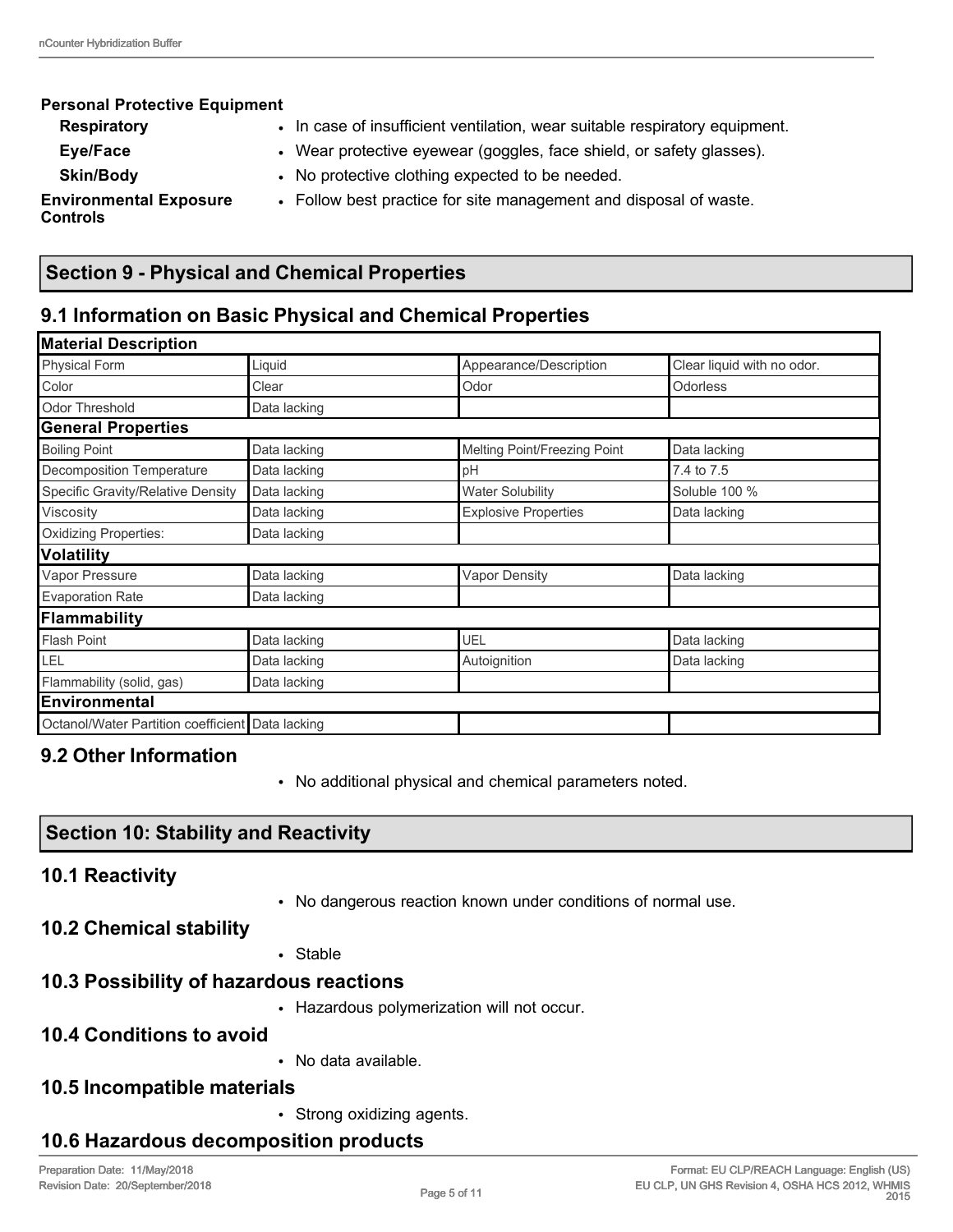• Carbon oxides. Thermal decomposition can lead to release of irritating and toxic gases and vapors.

# **Section 11 - Toxicological Information**

# **11.1 Information on toxicological effects**

|                                         | <b>Components</b>  |                                                                                                                                                                                                                                                                                                                                                                                                                                                                                                                                                                                                                                                                                                                                    |  |  |  |
|-----------------------------------------|--------------------|------------------------------------------------------------------------------------------------------------------------------------------------------------------------------------------------------------------------------------------------------------------------------------------------------------------------------------------------------------------------------------------------------------------------------------------------------------------------------------------------------------------------------------------------------------------------------------------------------------------------------------------------------------------------------------------------------------------------------------|--|--|--|
| Component B<br>$(1\%$ TO 2%)            | $ 60-00 $<br>$-4$  | Mutagen: Micronucleus test · Ingestion/Oral-Mouse · 15 mg/kg;<br>Reproductive: Ingestion/Oral-Rat TDLo · 7632 mg/kg (7-14D preg); Reproductive Effects: Specific Developmental<br>Abnormalities: Eye, ear; Reproductive Effects: Specific Developmental Abnormalities: Craniofacial (including nose and<br>tongue); Reproductive Effects: Specific Developmental Abnormalities: Musculoskeletal system; Ingestion/Oral-Rat<br>TDLo • 7632 mg/kg (7-14D preg); Reproductive Effects: Specific Developmental Abnormalities: Cardiovascular<br>(circulatory) system; Reproductive Effects: Specific Developmental Abnormalities: Respiratory system; Reproductive<br>Effects: Specific Developmental Abnormalities: Urogenital system |  |  |  |
| Component C<br>$(0.3\%$ TO<br>10.5%)    | 17647-<br>$14 - 5$ | Acute Toxicity: Ingestion/Oral-Rat LD50 • 3000 mg/kg; Ingestion/Oral-Rat TDLo • 1.43 mg/kg; Gastrointestinal: Ulceration<br>or bleeding from stomach;<br>Irritation: Eye-Rabbit • 10 mg • Moderate irritation; Skin-Rabbit • 500 mg 24 Hour(s) • Mild irritation;<br>Mutagen: Unscheduled DNA synthesis · Ingestion/Oral-Rat · 16800 mg/kg 4 Week(s)-Continuous; Mutation in<br>microorganisms • Unreported Route-Saccharomyces cerevisiae • 2 mol/L (-S9)                                                                                                                                                                                                                                                                         |  |  |  |
| Component D<br>$(0.1\%$ TO<br>$ 0.2\% $ | 9005-<br>64-5      | <b>Irritation:</b> Skin-Human • 15 mg 3 Day(s)-Intermittent • Mild irritation                                                                                                                                                                                                                                                                                                                                                                                                                                                                                                                                                                                                                                                      |  |  |  |

| <b>GHS Properties</b>            | <b>Classification</b>                                                                                         |
|----------------------------------|---------------------------------------------------------------------------------------------------------------|
| <b>Acute toxicity</b>            | EU/CLP · Data lacking<br>UN GHS 4 . Data lacking<br>OSHA HCS 2012 . Data lacking<br>WHMIS 2015 . Data lacking |
| <b>Skin corrosion/Irritation</b> | EU/CLP · Data lacking<br>UN GHS 4 . Data lacking<br>OSHA HCS 2012 . Data lacking<br>WHMIS 2015 • Data lacking |
| Serious eye damage/Irritation    | EU/CLP . Data lacking<br>UN GHS 4 . Data lacking<br>OSHA HCS 2012 . Data lacking<br>WHMIS 2015 . Data lacking |
| <b>Skin sensitization</b>        | EU/CLP . Data lacking<br>UN GHS 4 . Data lacking<br>OSHA HCS 2012 . Data lacking<br>WHMIS 2015 . Data lacking |
| <b>Respiratory sensitization</b> | EU/CLP . Data lacking<br>UN GHS 4 . Data lacking<br>OSHA HCS 2012 . Data lacking<br>WHMIS 2015 . Data lacking |
| <b>Aspiration Hazard</b>         | EU/CLP . Data lacking<br>UN GHS 4 . Data lacking<br>OSHA HCS 2012 . Data lacking<br>WHMIS 2015 . Data lacking |
|                                  | EU/CLP · Data lacking                                                                                         |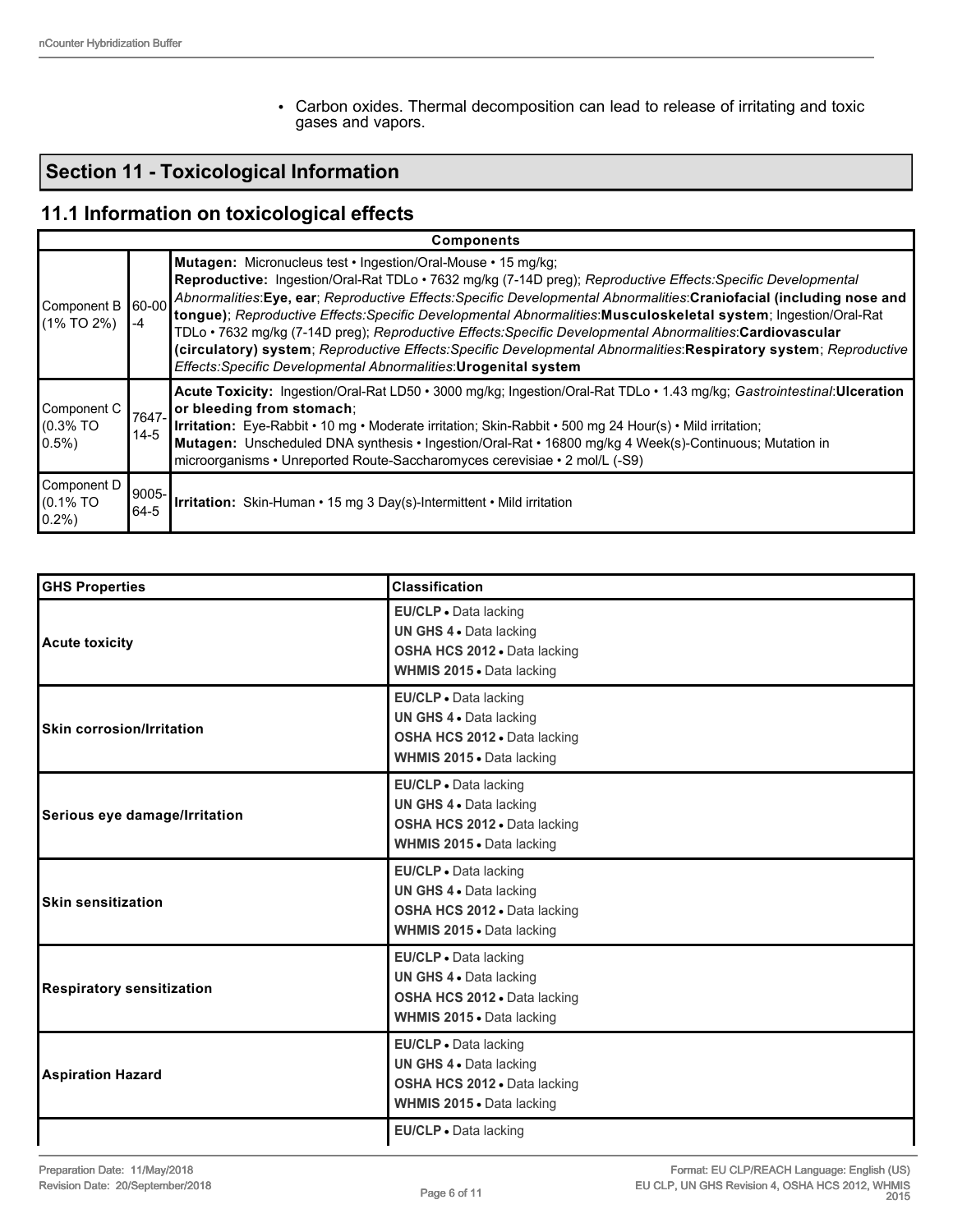| Carcinogenicity                  | <b>UN GHS 4 • Data lacking</b><br>OSHA HCS 2012 . Data lacking<br><b>WHMIS 2015 • Data lacking</b>                   |
|----------------------------------|----------------------------------------------------------------------------------------------------------------------|
| <b>Germ Cell Mutagenicity</b>    | EU/CLP • Data lacking<br>UN GHS 4 . Data lacking<br>OSHA HCS 2012 . Data lacking<br><b>WHMIS 2015 • Data lacking</b> |
| <b>Toxicity for Reproduction</b> | EU/CLP • Data lacking<br>UN GHS 4 . Data lacking<br>OSHA HCS 2012 . Data lacking<br><b>WHMIS 2015</b> - Data lacking |
| STOT-SE                          | EU/CLP • Data lacking<br>UN GHS 4 . Data lacking<br>OSHA HCS 2012 . Data lacking<br><b>WHMIS 2015 • Data lacking</b> |
| <b>STOT-RE</b>                   | EU/CLP • Data lacking<br>UN GHS 4 . Data lacking<br><b>OSHA HCS 2012 •</b> Data lacking<br>WHMIS 2015 . Data lacking |

## **Potential Health Effects**

| <b>Inhalation</b>        |                                                                   |
|--------------------------|-------------------------------------------------------------------|
| Acute (Immediate)        | • Under normal conditions of use, no health effects are expected. |
| <b>Chronic (Delayed)</b> | • No data available.                                              |
| <b>Skin</b>              |                                                                   |
| Acute (Immediate)        | • Under normal conditions of use, no health effects are expected. |
| <b>Chronic (Delayed)</b> | • No data available.                                              |
| Eye                      |                                                                   |
| Acute (Immediate)        | • Under normal conditions of use, no health effects are expected. |
| <b>Chronic (Delayed)</b> | • No data available.                                              |
| Ingestion                |                                                                   |
| Acute (Immediate)        | • Under normal conditions of use, no health effects are expected. |
| <b>Chronic (Delayed)</b> | • No data available.                                              |
|                          |                                                                   |
|                          |                                                                   |

## **Section 12 - Ecological Information**

## **12.1 Toxicity**

• Material data lacking.

# **12.2 Persistence and degradability**

• Material data lacking.

### **12.3 Bioaccumulative potential**

• Material data lacking.

## **12.4 Mobility in Soil**

• Material data lacking.

# **12.5 Results of PBT and vPvB assessment**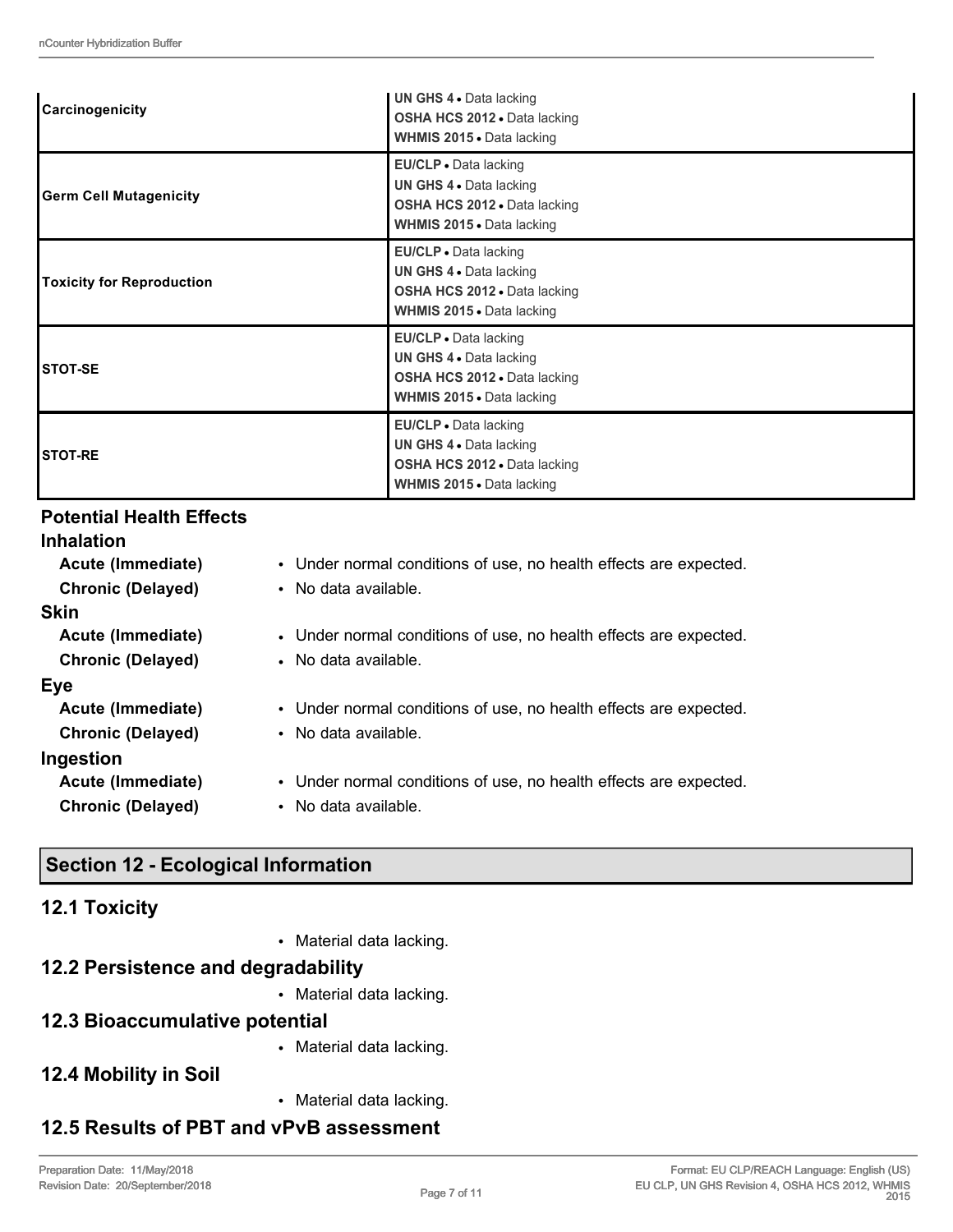• No PBT and vPvB assessment has been conducted.

#### **12.6 Other adverse effects**

• No studies have been found.

### **Section 13 - Disposal Considerations**

#### **13.1 Waste treatment methods**

**Product waste** • Dispose of content and/or container in accordance with local, regional, national, and/or international regulations.

**Packaging waste • Dispose of content and/or container in accordance with local, regional, national, and/or container** international regulations.

### **Section 14 - Transport Information**

|                  | <b>14.1 UN</b><br>number | 14.2 UN proper<br>shipping name | 14.3 Transport hazard<br>class(es) | 14.4 Packing<br>group | <b>14.5 Environmental</b><br>hazards |
|------------------|--------------------------|---------------------------------|------------------------------------|-----------------------|--------------------------------------|
| <b>DOT</b>       | Not Applicable           | Not Regulated                   | Not Applicable                     | Not Applicable        | <b>NDA</b>                           |
| <b>TDG</b>       | Not Applicable           | Not Regulated                   | Not Applicable                     | Not Applicable        | <b>NDA</b>                           |
| <b>IMO/IMDG</b>  | Not Applicable           | Not Regulated                   | Not Applicable                     | Not Applicable        | <b>NDA</b>                           |
| <b>IATA/ICAO</b> | Not Applicable           | Not Regulated                   | Not Applicable                     | Not Applicable        | <b>NDA</b>                           |

**14.6 Special precautions for**  • None specified. **user**

**14.7 Transport in bulk according to Annex II of** 

• Data lacking.

**Marpol and the IBC Code**

### **Section 15 - Regulatory Information**

### **15.1 Safety, health and environmental regulations/legislation specific for the substance or mixture**

| <b>State Right To Know</b> |            |     |           |           |
|----------------------------|------------|-----|-----------|-----------|
| Component                  | <b>CAS</b> | МA  | <b>NJ</b> | <b>PA</b> |
| Component B                | 60-00-4    | Yes | Yes       | Yes       |
| Component D                | 9005-64-5  | No  | No        | No        |
| Component C                | 17647-14-5 | No  | <b>No</b> | No        |
| Component A                | 10049-21-5 | No  | No        | No        |

| Inventory   |            |                   |                    |                  |                  |             |
|-------------|------------|-------------------|--------------------|------------------|------------------|-------------|
| Component   | <b>CAS</b> | <b>Canada DSL</b> | <b>Canada NDSL</b> | <b>EU EINECS</b> | <b>EU ELNICS</b> | <b>TSCA</b> |
| Component B | 60-00-4    | Yes               | No                 | Yes              | <b>No</b>        | Yes         |
| Component D | 9005-64-5  | Yes               | No                 | No               | <b>No</b>        | Yes         |
| Component C | 7647-14-5  | Yes               | No                 | Yes              | No               | Yes         |
| Component A | 10049-21-5 | <b>No</b>         | No                 | No               | <b>No</b>        | No          |

### **Canada**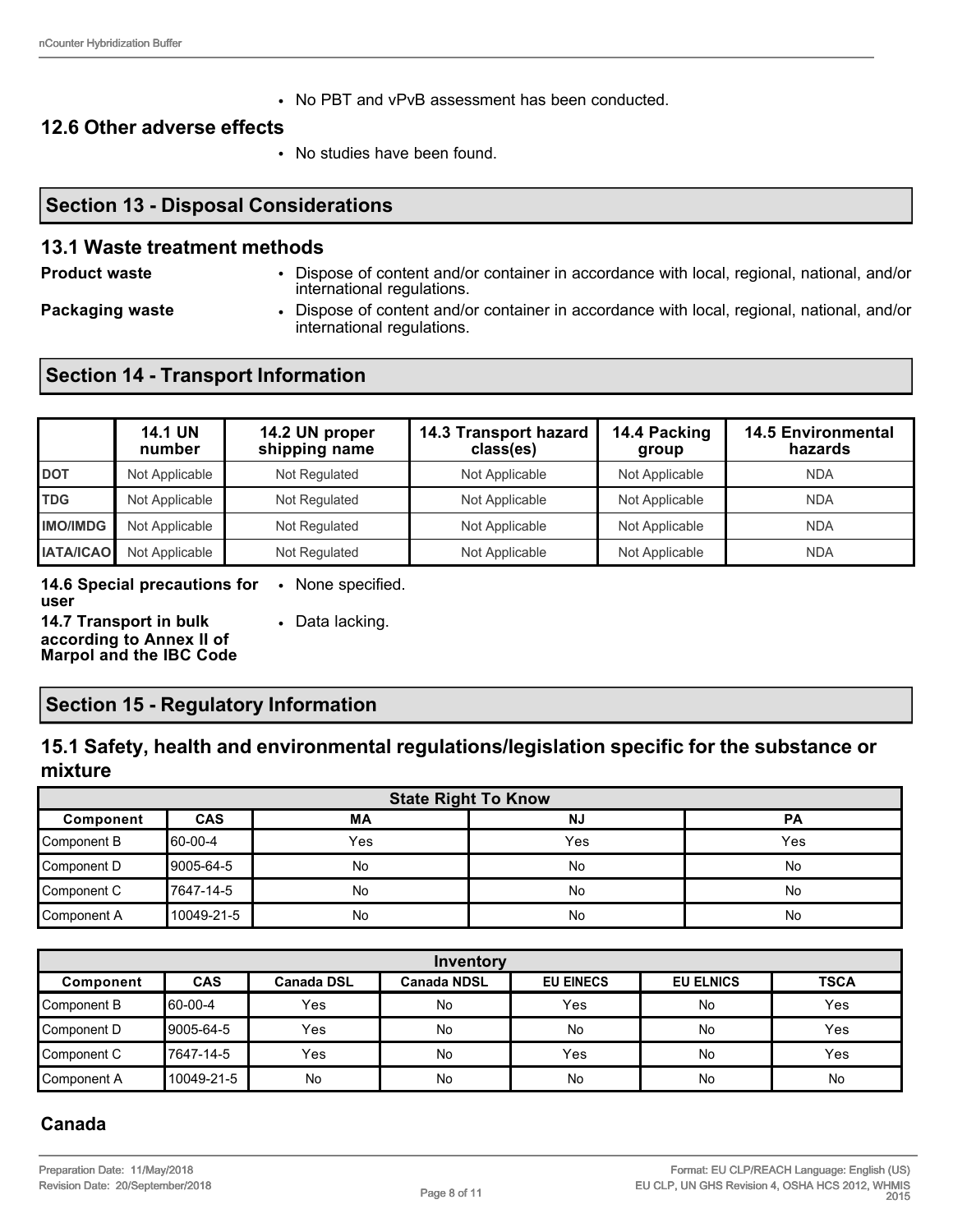| ⊺Labor<br>Canada - WHMIS 1988 - Classifications of Substances |               |                                                                       |  |
|---------------------------------------------------------------|---------------|-----------------------------------------------------------------------|--|
| • Component D                                                 | 9005-64-5     | Uncontrolled product<br>according to WHMIS<br>classification criteria |  |
| • Component C                                                 | 7647-14-5     | Uncontrolled product<br>according to WHMIS<br>classification criteria |  |
| • Component A                                                 | 10049-21-5    | Not Listed                                                            |  |
| • Component B                                                 | $60 - 00 - 4$ | D2B                                                                   |  |
| Canada - WHMIS 1988 - Ingredient Disclosure List              |               |                                                                       |  |
| • Component D                                                 | 9005-64-5     | Not Listed                                                            |  |
| • Component C                                                 | 7647-14-5     | Not Listed                                                            |  |
| • Component A                                                 | 10049-21-5    | Not Listed                                                            |  |
| • Component B                                                 | 60-00-4       | Not Listed                                                            |  |
|                                                               |               |                                                                       |  |

#### **Environment**

| Canada - CEPA - Priority Substances List |            |            |
|------------------------------------------|------------|------------|
| • Component D                            | 9005-64-5  | Not Listed |
| • Component C                            | 7647-14-5  | Not Listed |
| • Component A                            | 10049-21-5 | Not Listed |
| • Component B                            | 60-00-4    | Not Listed |
|                                          |            |            |

### **Europe**

| ∍Other                                                                  |            |            |
|-------------------------------------------------------------------------|------------|------------|
| EU - CLP (1272/2008) - Annex VI - Table 3.2 - Classification (OBSOLETE) |            |            |
| • Component D                                                           | 9005-64-5  | Not Listed |
| • Component C                                                           | 7647-14-5  | Not Listed |
| • Component A                                                           | 10049-21-5 | Not Listed |
| • Component B                                                           | 60-00-4    | Xi: R36    |

### **United States**

| ⊦Labor                                                               |            |            |
|----------------------------------------------------------------------|------------|------------|
| U.S. - OSHA - Process Safety Management - Highly Hazardous Chemicals |            |            |
| • Component D                                                        | 9005-64-5  | Not Listed |
| • Component C                                                        | 7647-14-5  | Not Listed |
| • Component A                                                        | 10049-21-5 | Not Listed |
| • Component B                                                        | 60-00-4    | Not Listed |
|                                                                      |            |            |
| U.S. - OSHA - Specifically Regulated Chemicals                       |            |            |
| • Component D                                                        | 9005-64-5  | Not Listed |
| • Component C                                                        | 7647-14-5  | Not Listed |
| • Component A                                                        | 10049-21-5 | Not Listed |
| • Component B                                                        | 60-00-4    | Not Listed |
|                                                                      |            |            |

#### **Environment**

| U.S. - CAA (Clean Air Act) - 1990 Hazardous Air Pollutants |            |            |
|------------------------------------------------------------|------------|------------|
| • Component D                                              | 9005-64-5  | Not Listed |
| • Component C                                              | 7647-14-5  | Not Listed |
| • Component A                                              | 10049-21-5 | Not Listed |
| • Component B                                              | 60-00-4    | Not Listed |

**U.S. - CERCLA/SARA - Hazardous Substances and their Reportable Quantities**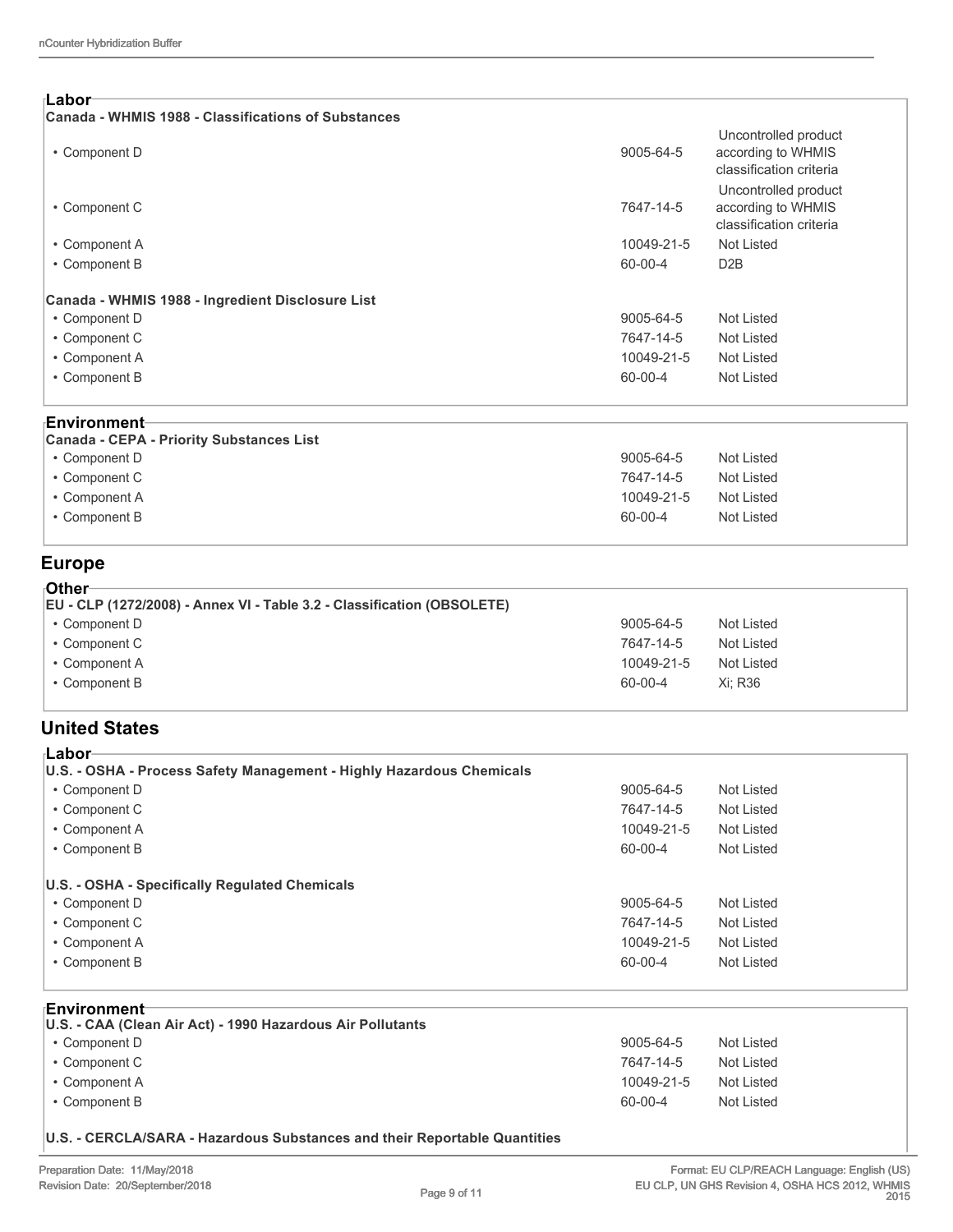| • Component D                                                             | 9005-64-5  | <b>Not Listed</b>                            |  |
|---------------------------------------------------------------------------|------------|----------------------------------------------|--|
| • Component C                                                             | 7647-14-5  | Not Listed<br>Not Listed                     |  |
| • Component A                                                             | 10049-21-5 |                                              |  |
| • Component B                                                             | 60-00-4    | 5000 lb final RQ; 2270 kg final<br><b>RQ</b> |  |
| U.S. - CERCLA/SARA - Radionuclides and Their Reportable Quantities        |            |                                              |  |
| • Component D                                                             | 9005-64-5  | <b>Not Listed</b>                            |  |
| • Component C                                                             | 7647-14-5  | <b>Not Listed</b>                            |  |
| • Component A                                                             | 10049-21-5 | <b>Not Listed</b>                            |  |
| • Component B                                                             | 60-00-4    | <b>Not Listed</b>                            |  |
| U.S. - CERCLA/SARA - Section 302 Extremely Hazardous Substances EPCRA RQs |            |                                              |  |
| • Component D                                                             | 9005-64-5  | <b>Not Listed</b>                            |  |
| • Component C                                                             | 7647-14-5  | <b>Not Listed</b>                            |  |
| • Component A                                                             | 10049-21-5 | Not Listed                                   |  |
| • Component B                                                             | 60-00-4    | <b>Not Listed</b>                            |  |
| U.S. - CERCLA/SARA - Section 302 Extremely Hazardous Substances TPQs      |            |                                              |  |
| • Component D                                                             | 9005-64-5  | Not Listed                                   |  |
| • Component C                                                             | 7647-14-5  | Not Listed                                   |  |
| • Component A                                                             | 10049-21-5 | <b>Not Listed</b>                            |  |
| • Component B                                                             | 60-00-4    | <b>Not Listed</b>                            |  |
| U.S. - CERCLA/SARA - Section 313 - Emission Reporting                     |            |                                              |  |
| • Component D                                                             | 9005-64-5  | <b>Not Listed</b>                            |  |
| • Component C                                                             | 7647-14-5  | <b>Not Listed</b>                            |  |
| • Component A                                                             | 10049-21-5 | <b>Not Listed</b>                            |  |
| • Component B                                                             | 60-00-4    | <b>Not Listed</b>                            |  |
| U.S. - CERCLA/SARA - Section 313 - PBT Chemical Listing                   |            |                                              |  |
| • Component D                                                             | 9005-64-5  | <b>Not Listed</b>                            |  |
| • Component C                                                             | 7647-14-5  | Not Listed                                   |  |
| • Component A                                                             | 10049-21-5 | <b>Not Listed</b>                            |  |
| • Component B                                                             | 60-00-4    | <b>Not Listed</b>                            |  |
|                                                                           |            |                                              |  |

### **United States - California**

| <b>Environment</b> ⊤<br>U.S. - California - Proposition 65 - Carcinogens List |               |            |
|-------------------------------------------------------------------------------|---------------|------------|
| • Component D                                                                 | 9005-64-5     | Not Listed |
| • Component C                                                                 | 7647-14-5     | Not Listed |
| • Component A                                                                 | 10049-21-5    | Not Listed |
| • Component B                                                                 | 60-00-4       | Not Listed |
| U.S. - California - Proposition 65 - Developmental Toxicity                   |               |            |
| • Component D                                                                 | 9005-64-5     | Not Listed |
| • Component C                                                                 | 7647-14-5     | Not Listed |
| • Component A                                                                 | 10049-21-5    | Not Listed |
| • Component B                                                                 | $60 - 00 - 4$ | Not Listed |
| U.S. - California - Proposition 65 - Maximum Allowable Dose Levels (MADL)     |               |            |
| • Component D                                                                 | 9005-64-5     | Not Listed |
| • Component C                                                                 | 7647-14-5     | Not Listed |
| • Component A                                                                 | 10049-21-5    | Not Listed |
| • Component B                                                                 | 60-00-4       | Not Listed |